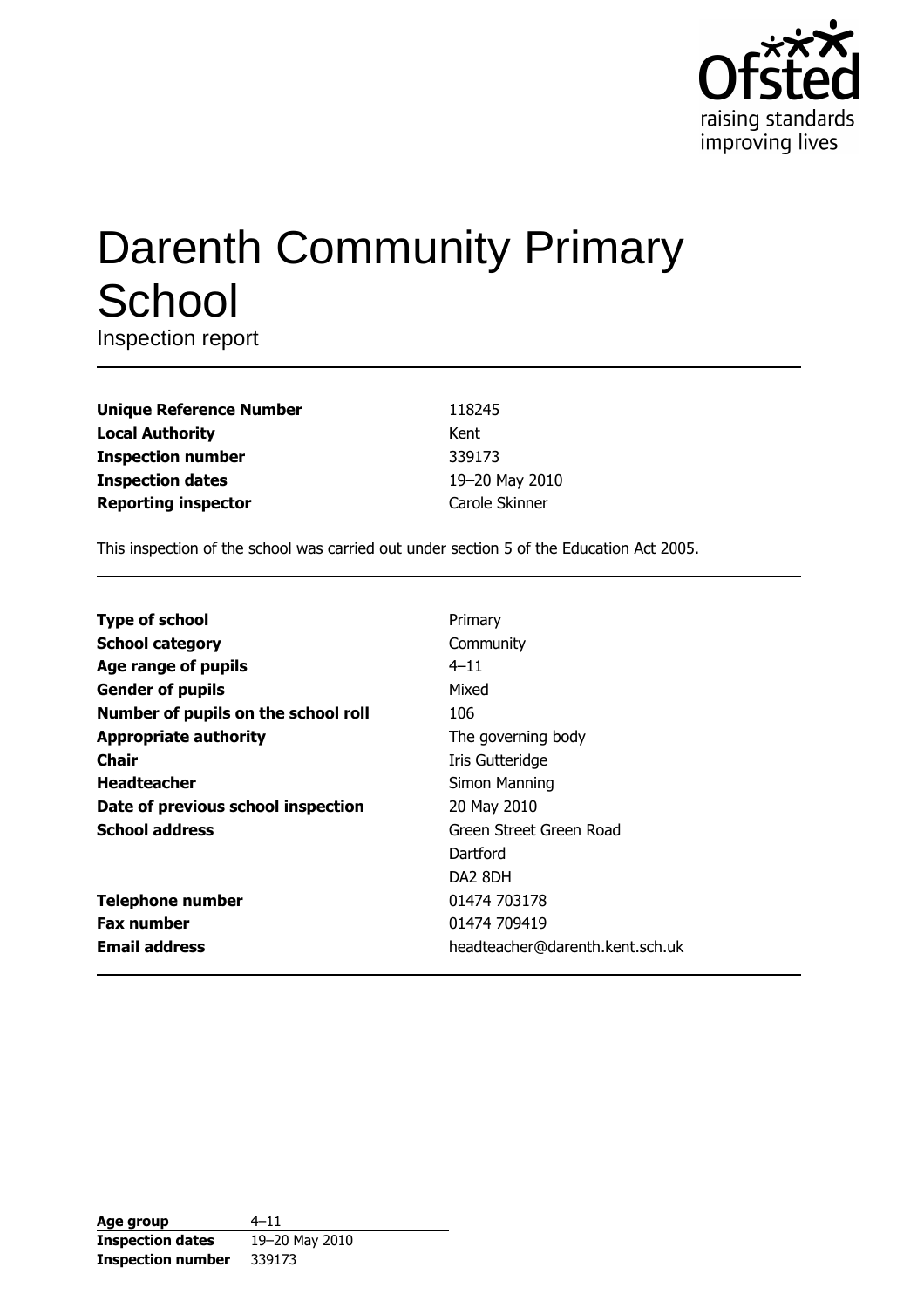The Office for Standards in Education, Children's Services and Skills (Ofsted) regulates and inspects to achieve excellence in the care of children and young people, and in education and skills for learners of all ages. It regulates and inspects childcare and children's social care, and inspects the Children and Family Court Advisory Support Service (Cafcass), schools, colleges, initial teacher training, work-based learning and skills training, adult and community learning, and education and training in prisons and other secure establishments. It rates council children's services, and inspects services for looked after children, safequarding and child protection.

Further copies of this report are obtainable from the school. Under the Education Act 2005, the school must provide a copy of this report free of charge to certain categories of people. A charge not exceeding the full cost of reproduction may be made for any other copies supplied.

If you would like a copy of this document in a different format, such as large print or Braille, please telephone 08456 404045, or email enquiries@ofsted.gov.uk.

You may copy all or parts of this document for non-commercial educational purposes, as long as you give details of the source and date of publication and do not alter the documentation in any way.

Royal Exchange Buildings St Ann's Square Manchester M2 7LA T: 08456 404045 Textphone: 0161 618 8524 E: enquiries@ofsted.gov.uk W: www.ofsted.gov.uk © Crown copyright 2010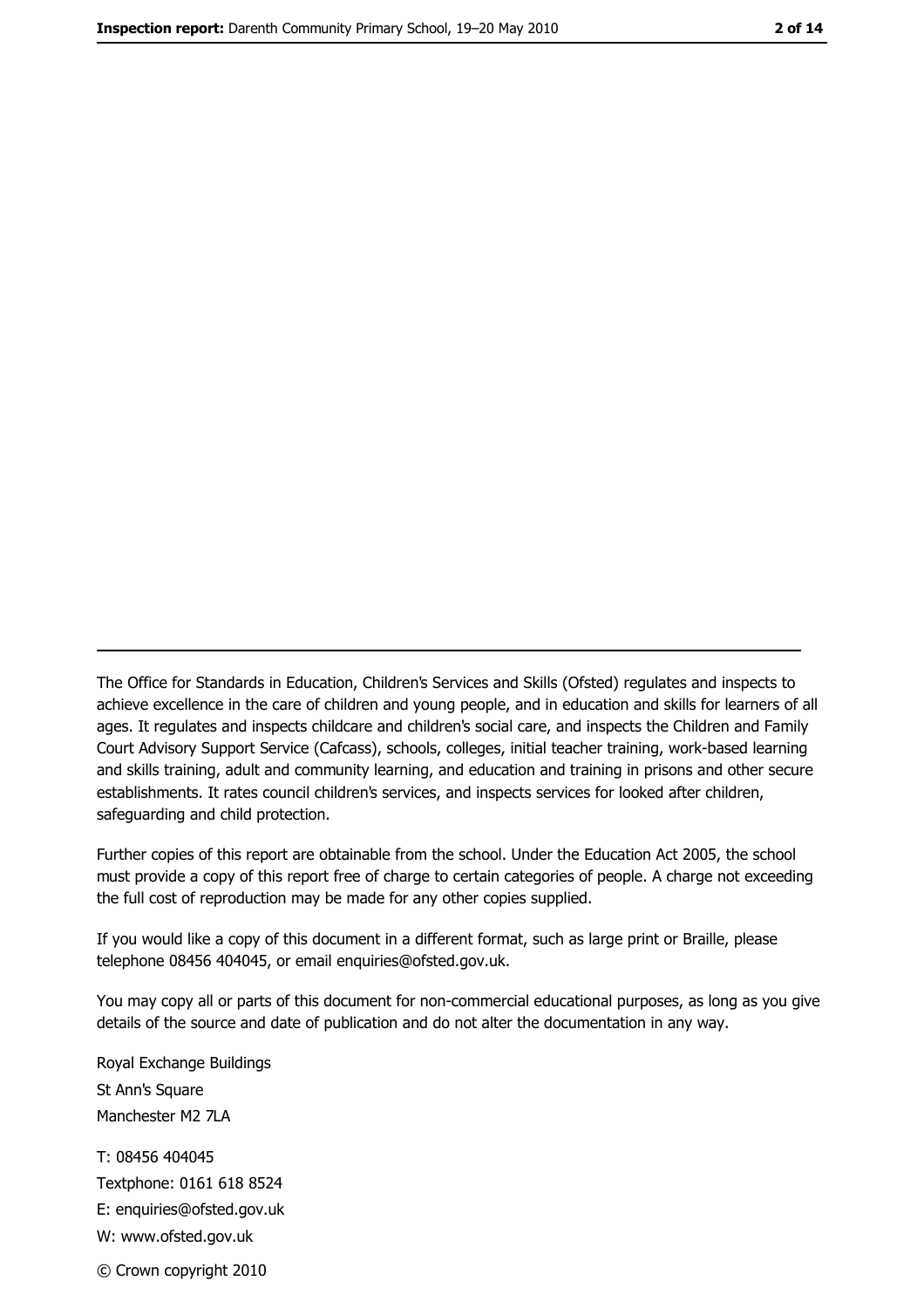# **Introduction**

This inspection was carried out by two additional inspectors. It took place during the school's □Environmental Science and Art Week', when many of the activities were led by outside providers. It was only possible to observe four lessons, one in each of the four classes. In addition, inspectors looked at many aspects of the school's work. They looked in detail at pupils' workbooks, displays in classrooms and around the school, some of the additional activities that were taking place, the school's assessment and tracking information for each year group, the minutes of governing body meetings, the school's evaluations of teaching and learning, and safeguarding documentation. Inspectors met with staff, pupils and a representative of the governing body. They looked at questionnaires from 23 parents and carers, 40 pupils in Years 3 to 6 and nine members of staff.

The inspection team reviewed many aspects of the school's work. It looked in detail at the following:

- how effectively the school is raising attainment by accelerating progress for all  $\blacksquare$ groups of pupils
- the impact of recent initiatives on reducing absences  $\blacksquare$
- the extent to which recent improvements in teaching, assessment and the  $\blacksquare$ curriculum are helping to strengthen the school's capacity for sustained improvement
- the urgency with which senior and middle leaders and governors are driving  $\blacksquare$ improvement, particularly in the quality of teaching, in order to raise attainment and accelerate pupils' progress.

# **Information about the school**

This small school draws most of its pupils from the village of Darenth. The large majority of its pupils are of White British heritage and approximately a third are from Gypsy Roma and Irish Traveller backgrounds. The proportion of pupils who are eligible for free school meals is higher than average. A high percentage of pupils, close to half in each class, have special educational needs and/or disabilities. Very few pupils speak English as an additional language. There is a higher than average turnover of pupils. Pupils are taught in four mixed-age classes; one class has children in the Early Years Foundation Stage and a small number of Year 1 pupils. Since the last inspection, there have been significant staff changes, including three deputy headteachers. Recruitment difficulties have resulted in a number of temporary teachers being employed. The assistant headteacher joined the school in February 2010, since when the school has had a full complement of permanent staff. Both the chair and vice-chair of the governing body recently had to stand down for health reasons. Since the last inspection, the school has been awarded Activemark, Healthy School status and the Anti-Bullying Award.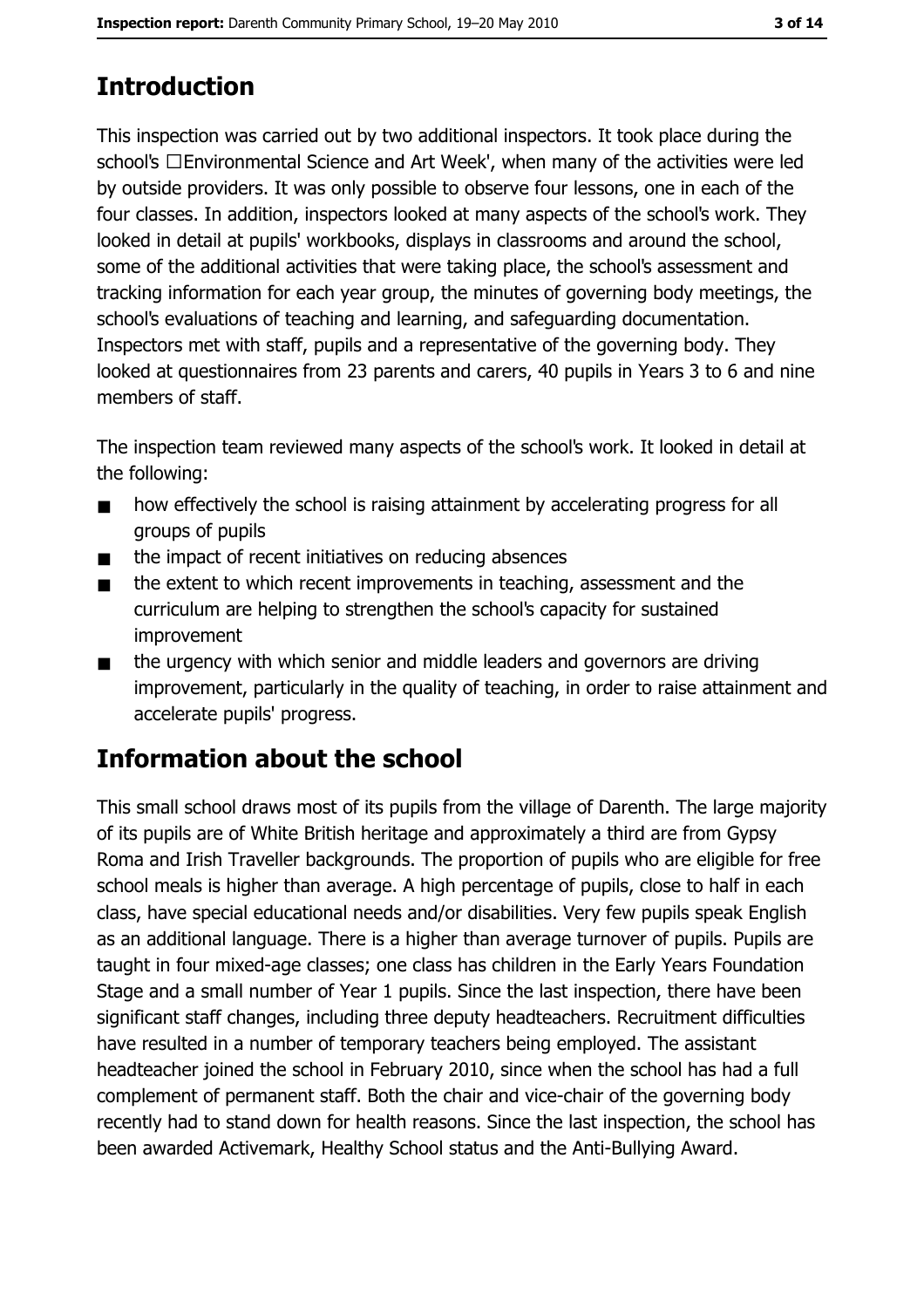# **Inspection judgements**

## Overall effectiveness: how good is the school?

## The school's capacity for sustained improvement

## **Main findings**

Darenth Community Primary provides a satisfactory education for its pupils. It is rapidly improving after a period of significant disruption caused by high staff turnover, staff illness and recruitment difficulties. Since September, working in close collaboration with the local authority, the school has demonstrated that it is firmly on the road to recovery. Past underachievement by pupils is being tackled with determination, driven by improvements in teaching and the curriculum. The headteacher, who knows each pupil personally, is highly respected by parents, carers and the local community and is successfully building a strong staff team who share his aspirations for the pupils and for the future of the school. Nevertheless, many of the strategies to improve pupils' learning are still being embedded throughout the school. Most staff are at a relatively early stage of developing their leadership roles, particularly in monitoring the school's performance and driving improvements. The school's accurate view of its own effectiveness, and of the progress made over the last six months, demonstrate it has the necessary capacity to sustain and increase the momentum of improvement.

Children do well in all areas of learning in the Reception class. Progress has begun to accelerate in Years 1 to 6 but is still not rapid enough to ensure that all groups of pupils make consistently good progress. High levels of care and carefully planned provision effectively meet the needs of Traveller children and of pupils with special educational needs and/or disabilities, enabling them to make good progress. Average- and higher-attaining pupils do not always achieve their full potential. In 2009, pupils' attainment in the Year 6 national tests was low as a result of the disruptions to pupils' learning over the previous two years. The current Year 6 pupils experienced the same lack of continuity, but, since September, have made up a lot of lost ground. Although still not quite up to average standards, they are not far off.

The main reason why teaching is not consistently good is that teachers do not always use assessment information rigorously enough to fine-tune their planning so that every lesson builds consistently on each pupil's previous learning. Feedback to pupils is improving but teachers' marking does not always explain what they need to do to improve. A new skills-based curriculum is making learning more relevant and enjoyable for the pupils and is carefully planned to ensure progression in learning in the mixed-age classes. There are, however, too few opportunities for pupils to use and develop their reading, writing, numeracy and computer skills in other subjects.

The school community is exceptionally cohesive. Pupils from different backgrounds get on very well together and are courteous and considerate. The Travellers' culture is celebrated through the curriculum and special events, but the school has yet to expand pupils' horizons so that they fully appreciate the cultural diversity of the United Kingdom

| 3 |
|---|
| 3 |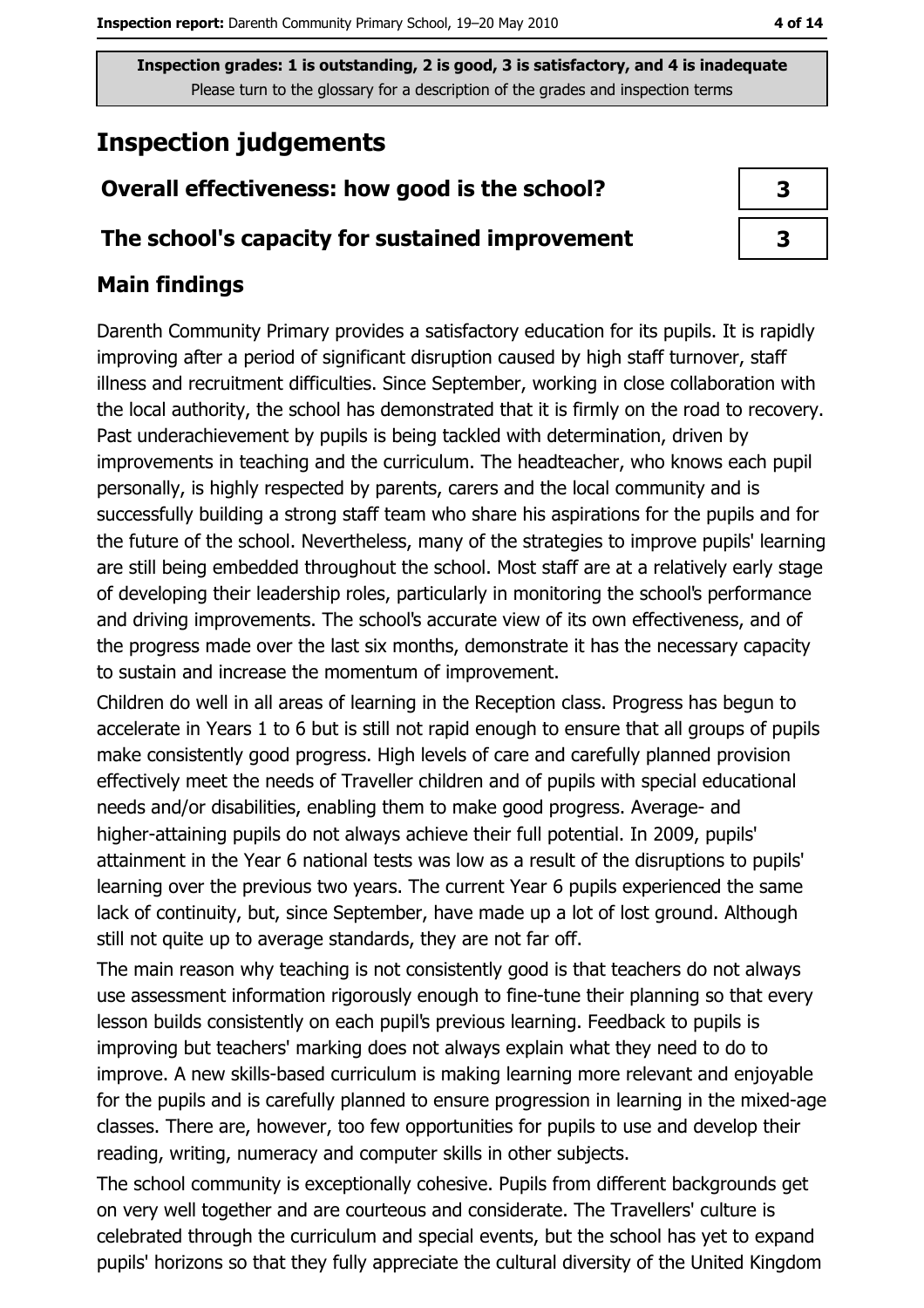and beyond. Despite close working relationships with outside agencies, the school has not managed to improve attendance, which remains low. By contrast, the school is exceptionally successful in supporting vulnerable pupils and has helped many to overcome significant barriers to learning.

## What does the school need to do to improve further?

- Accelerate pupils' progress, so that it is consistently good by December 2010, by:
	- making more rigorous use of assessments to inform teachers' planning so that lessons build successfully on pupils' previous learning, especially for those who are capable of reaching average or higher levels of attainment
	- providing more opportunities for pupils to use and develop their literacy, numeracy and computer skills in different subjects
	- fully implementing the new marking policy so that pupils know exactly what they have to do to improve and are involved in assessing their own and each other's progress.
- Improve attendance by working closely with the small number of families of pupils  $\blacksquare$ who have high levels of absence in order to promote the importance of regular attendance for their children's future well-being.
- Develop and extend the roles and responsibilities of all teachers in evaluating the school's performance and driving improvement by:
	- ensuring that lesson observations, analysis of data, scrutiny of pupils' work and discussions with pupils all focus clearly on the quality of learning and rates of progress
	- using the information gained to produce clear plans of action with precise timescales and measurable criteria for judging success.
- Extend the school's influence in promoting social cohesion and awareness of  $\blacksquare$ cultural, ethnic and religious diversity beyond the school and local communities

## **Outcomes for individuals and groups of pupils**

Pupils are enthusiastic learners who work hard and are keen to do well. They collaborate well in pairs and groups, sharing ideas and planning investigations. They show interest in a wide range of activities and thoroughly enjoved listening to the  $\Box$ Junk Orchestra' and finding out about birds of prey. When lessons inspire and motivate pupils, they make good progress. Pupils in Years 5 and 6 came up with original and imaginative ideas when using similes and metaphors to create vivid descriptions. However, rates of progress, although improving, are inconsistent between groups of pupils. As a result, too few pupils reach above-average levels of attainment in English, mathematics and science and some who are capable of average levels fall short. The most-able pupils sometimes do the same work as others or spend too long practising skills, in mathematics for example, rather than using and applying their skills in different contexts.

3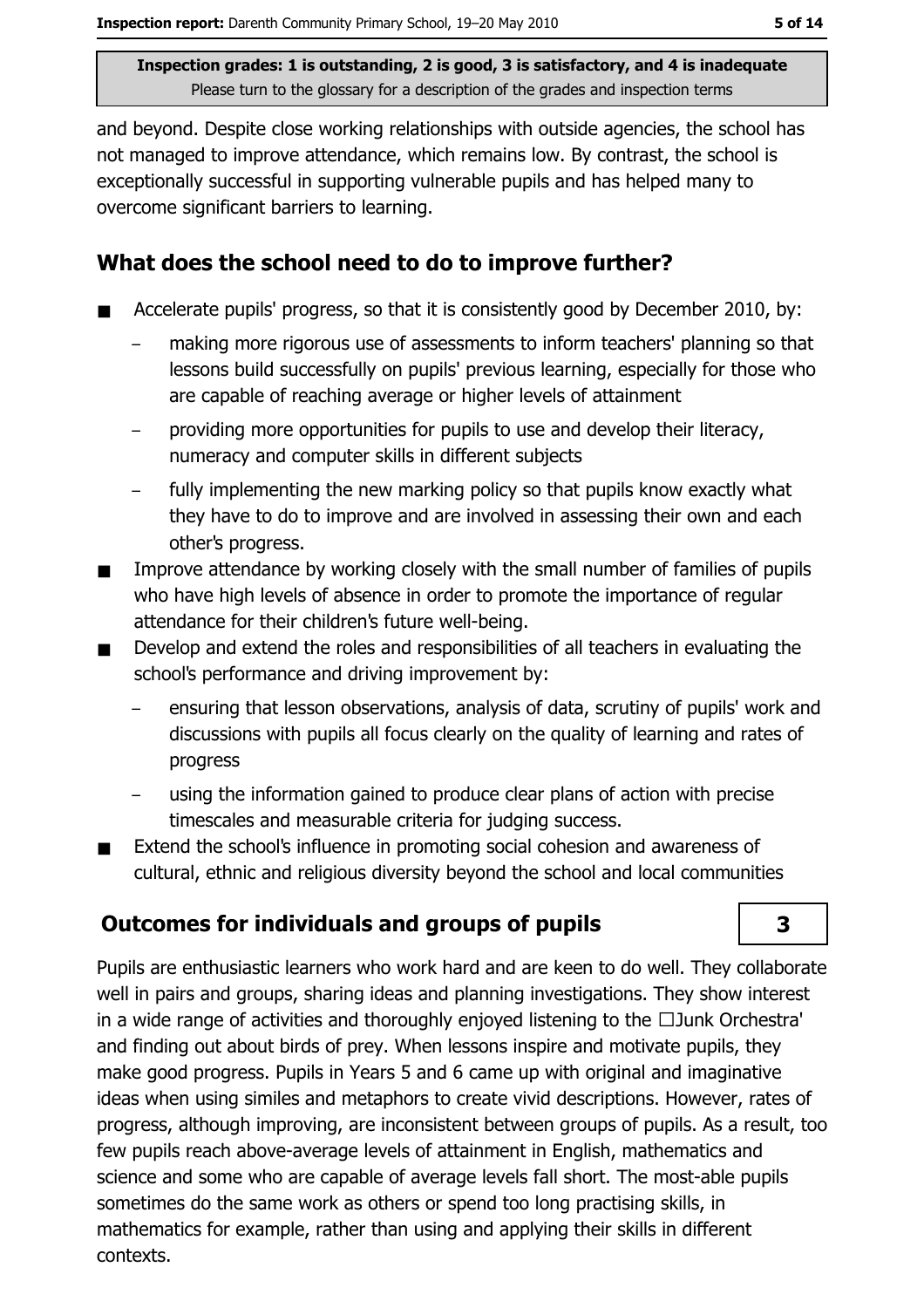Free fruit for all and plenty of opportunities for sport help pupils to stay fit and healthy. They know what makes a healthy diet and how to keep themselves and others safe, for example when using the internet. Older pupils enjoy being house captains, dinner monitors and playground friends. It was good to see Year 6 pupils helping Reception children to make their  $\Box$ junk' instruments and shepherding them on the field when playtime ended. Most pupils enjoy school and attend regularly, but a small number do not achieve as well as they might because they come to school infrequently and miss out on important learning.

These are the grades for pupils' outcomes

| Pupils' achievement and the extent to which they enjoy their learning<br>Taking into account:                             | 3                        |
|---------------------------------------------------------------------------------------------------------------------------|--------------------------|
| Pupils' attainment <sup>1</sup>                                                                                           | 3                        |
| The quality of pupils' learning and their progress                                                                        | 3                        |
| The quality of learning for pupils with special educational needs and/or<br>disabilities and their progress               | $\overline{\phantom{a}}$ |
| The extent to which pupils feel safe                                                                                      | $\overline{\mathbf{2}}$  |
| <b>Pupils' behaviour</b>                                                                                                  | $\overline{\mathbf{2}}$  |
| The extent to which pupils adopt healthy lifestyles                                                                       | $\mathbf{2}$             |
| The extent to which pupils contribute to the school and wider community                                                   | 3                        |
| The extent to which pupils develop workplace and other skills that will<br>contribute to their future economic well-being | 4                        |
| Taking into account:<br>Pupils' attendance <sup>1</sup>                                                                   | 4                        |
| The extent of pupils' spiritual, moral, social and cultural development                                                   | 3                        |

## How effective is the provision?

New assessment procedures are currently being embedded throughout the school. These are contributing to improvements in learning as teachers become increasingly adept at tailoring their lessons to pupils' individual needs. For example, in a literacy lesson for Years 1 and 2, four groups of pupils were given tasks at differing levels of difficulty and made good progress in learning about bats as they answered questions by finding information in a piece of text. Pupils' workbooks show that this good practice is

The grades for attainment and attendance are: 1 is high; 2 is above average; 3 is broadly average; and 4 is low.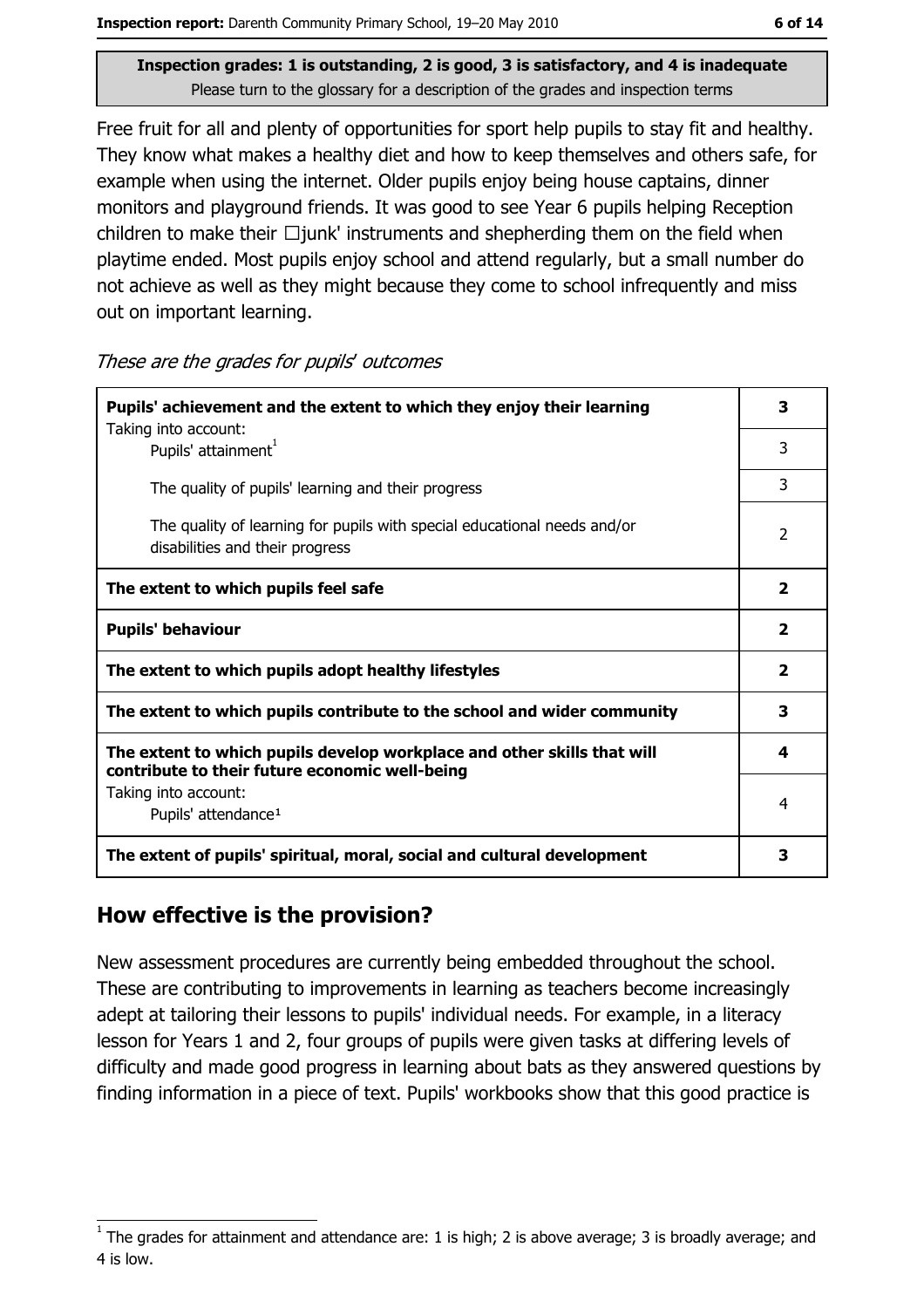not consistent across all classes and subjects. Expectations of middle- and higher-attainers are sometimes not high enough to ensure they make consistently good progress, especially in writing and mathematics. Well-trained learning support assistants provide effective support for pupils with special educational needs and/or disabilities, enabling them to play a full part in lessons.

Since the last inspection, the curriculum has had a complete overhaul and is now planned to ensure that pupils in the mixed-age classes do not repeat the same topics. All staff have contributed to the planning, which is continually evolving in response to regular reviews. Themed weeks and other special events contribute much to pupils' learning and enjoyment. A display in the entrance hall celebrates  $\Box$  Gypsy, Roma and Traveller History Month', and visiting storytellers share Romany stories with the pupils.

Trained counsellors, including the headteacher, provide sensitive support and quidance for pupils with emotional difficulties, which enable many to make good progress. When Traveller children go travelling, the school provides a pack of materials which is tailored to each pupil's needs, with guidance for parents and carers to support them while they are away. High-quality care for all pupils helps those who join the school part-way through a term to settle in and feel part of the school family. The school has introduced a variety of measures to improve attendance, but in the past year its efforts were thwarted by epidemics of measles and swine flu. The school remains committed to promoting regular attendance.

These are the grades for the quality of provision

| The quality of teaching                                                                                    | 3 |
|------------------------------------------------------------------------------------------------------------|---|
| Taking into account:<br>The use of assessment to support learning                                          | 3 |
| The extent to which the curriculum meets pupils' needs, including, where<br>relevant, through partnerships |   |
| The effectiveness of care, guidance and support                                                            |   |

## How effective are leadership and management?

The pace of improvement since the last inspection has been hindered by high staff turnover, but the momentum is now building. New subject and assessment leaders are developing their roles in checking pupils' progress, identifying where improvement is needed and implementing strategies to raise attainment. English, mathematics and science leaders have been coached by local authority advisers in observing lessons and analysing pupils' work. All have identified accurate priorities for improvement, such as improving pupils' investigative skills in mathematics and science. The headteacher holds a termly meeting with each class teacher to discuss every pupil's progress over the term and to determine where higher targets could be set or additional support provided. These initiatives are already beginning to have a positive impact on accelerating pupils' progress, as the school's tracking information shows, but are not fully in force.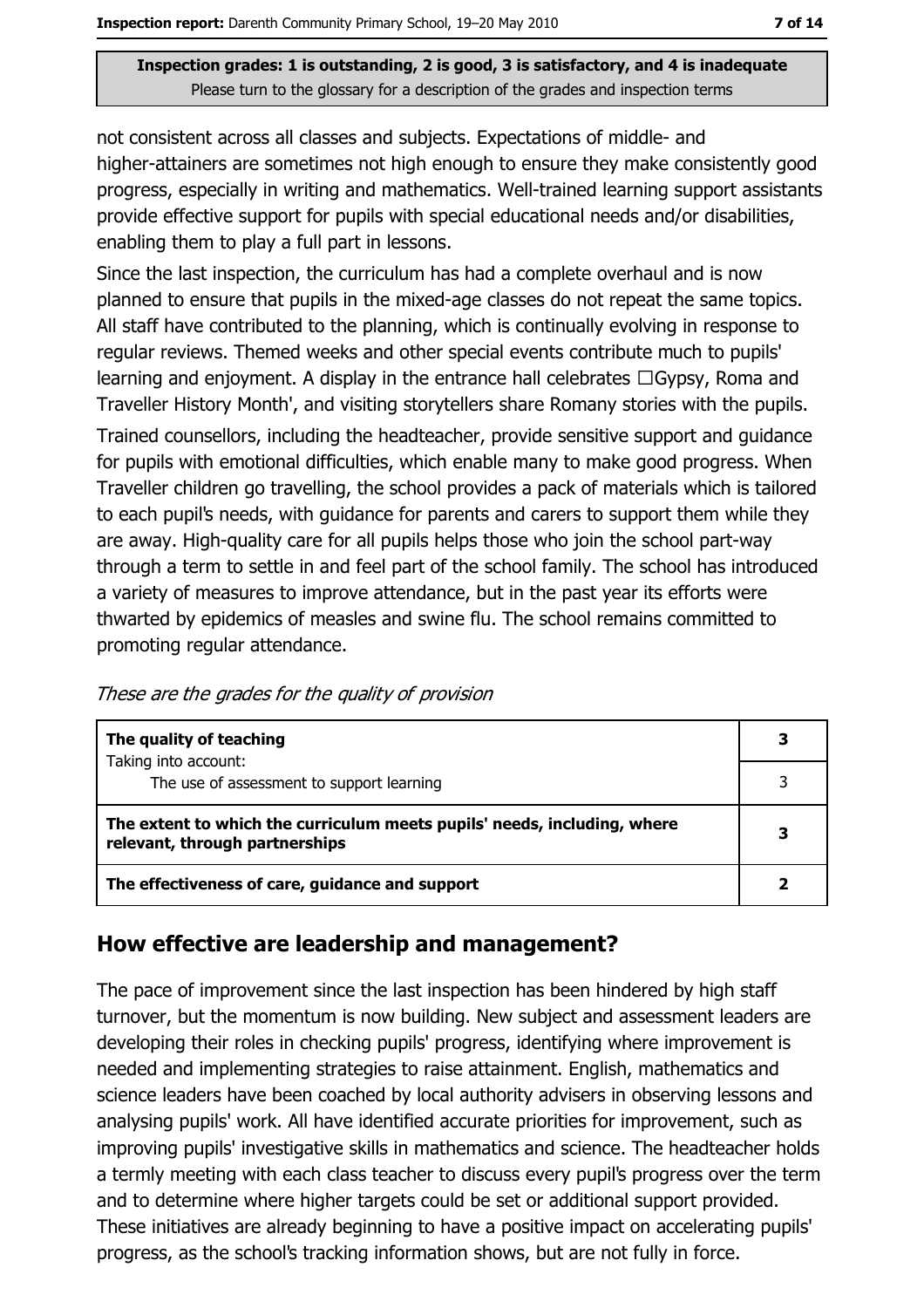Governors, who are also undergoing a period of change, have a sound knowledge of the school's strengths and know where improvement is needed. More experienced governors are confident to ask challenging guestions and contribute to the school's accurate self-evaluation. Statutory requirements are fully met and there are rigorous procedures for ensuring the safety of staff and pupils. The school successfully promotes racial harmony and actively prevents discrimination. While good attention is given to ensuring that pupils with additional needs are well provided for, there is insufficient focus on ensuring that middle- and higher-attaining pupils are suitably challenged. The headteacher has forged exceptionally good links with the local community and the school celebrates the ethnic and cultural diversity of its pupils. It is less effective in promoting community cohesion in national and global contexts.

These are the grades for leadership and management

| The effectiveness of leadership and management in embedding ambition and<br>driving improvement                                                                     | 3            |
|---------------------------------------------------------------------------------------------------------------------------------------------------------------------|--------------|
| Taking into account:<br>The leadership and management of teaching and learning                                                                                      | 3            |
| The effectiveness of the governing body in challenging and supporting the<br>school so that weaknesses are tackled decisively and statutory responsibilities<br>met | 3            |
| The effectiveness of the school's engagement with parents and carers                                                                                                | 2            |
| The effectiveness of partnerships in promoting learning and well-being                                                                                              | 3            |
| The effectiveness with which the school promotes equality of opportunity and<br>tackles discrimination                                                              | 3            |
| The effectiveness of safeguarding procedures                                                                                                                        | $\mathbf{2}$ |
| The effectiveness with which the school promotes community cohesion                                                                                                 | 3            |
| The effectiveness with which the school deploys resources to achieve<br>value for money                                                                             | 3            |

## **Early Years Foundation Stage**

Many children start school with little pre-school experience and weak language and social skills. There is a strong emphasis on developing these aspects of learning in the Reception class. Children make good progress in all areas of learning. They have many opportunities to learn through play and exploration and were very excited about their trip to the Forest School, where they climbed a steep hill, dug for treasure and made a shelter. Learning is planned around themes and topics, to which the children contribute ideas and suggest how they might find things out. Regular teaching of letters and sounds prepares children well for writing, although this is an area where boys do not do as well as girls. Pupils learn through a combination of direct teaching and activities they initiate themselves. The teacher keeps detailed records to show which areas of learning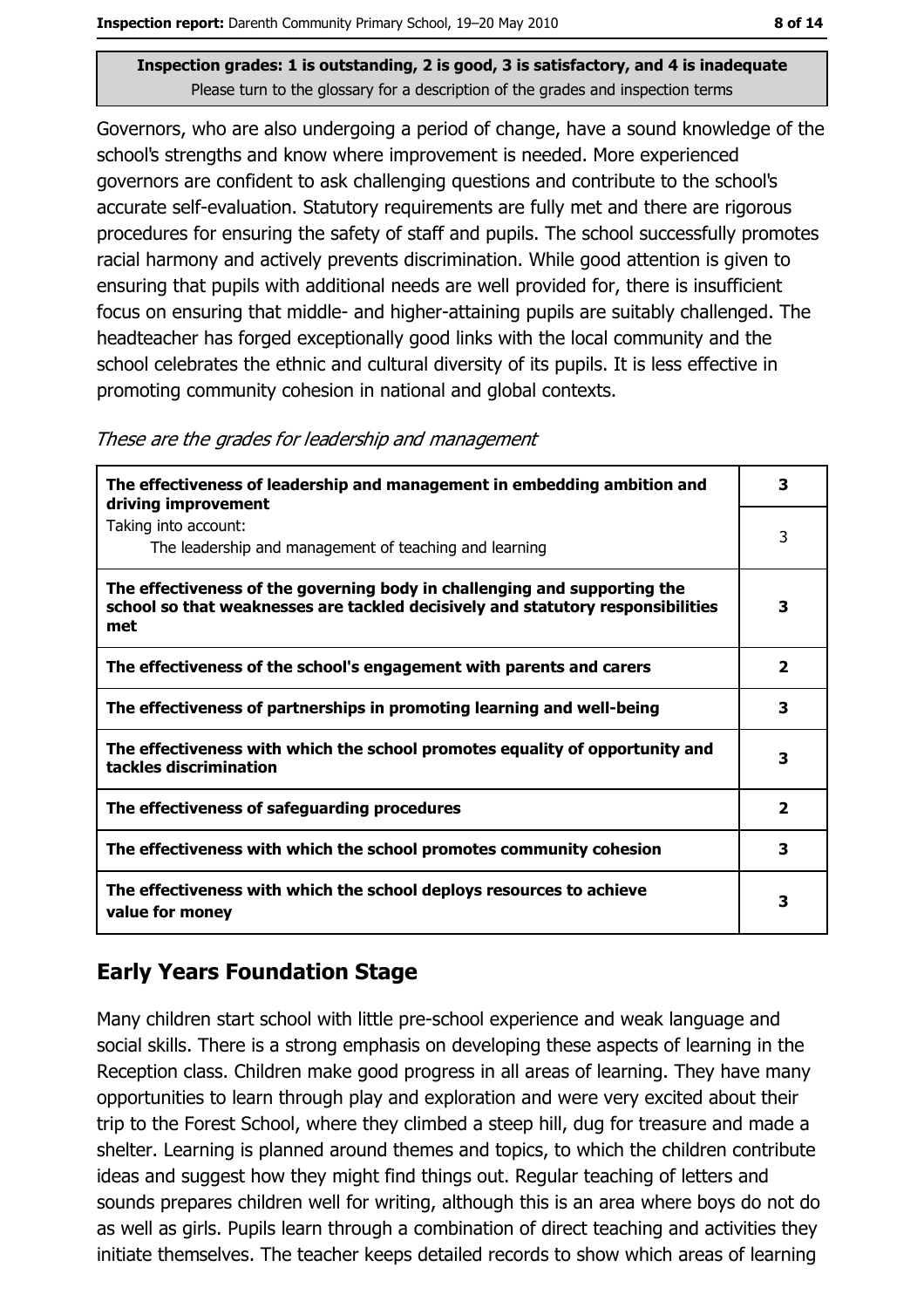have been covered, but lesson planning lacks sufficient detail about the learning that is intended to take place as a result of particular activities. Regular observations and assessments of the children's progress are used to target support, provide specific experiences and build on children's knowledge and understanding from day to day.

The Reception teacher has a clear plan for developing the provision, including improvements to the outdoor learning areas. Children settle in well as a result of carefully planned induction procedures. They are happy and feel safe because they are well looked after, not only by the adults but by their older  $\Box$ buddies'. The school is developing closer links with the feeder pre-school to improve continuity for the children.

These are the grades for the Early Years Foundation Stage

| <b>Overall effectiveness of the Early Years Foundation Stage</b>                             | $\mathbf{2}$ |
|----------------------------------------------------------------------------------------------|--------------|
| Taking into account:                                                                         |              |
| Outcomes for children in the Early Years Foundation Stage                                    |              |
| The quality of provision in the Early Years Foundation Stage                                 |              |
| The effectiveness of leadership and management of the Early Years<br><b>Foundation Stage</b> |              |

## **Views of parents and carers**

About a fifth of parents and carers responded to the questionnaire. Most of these are happy with their children's experience at Darenth and the inspection findings confirm their positive views of the school. A few expressed concerns about the way the school deals with unacceptable behaviour. Inspectors found that behaviour is good, and on occasions exemplary, because all staff have high expectations of the pupils and implement the behaviour policy consistently.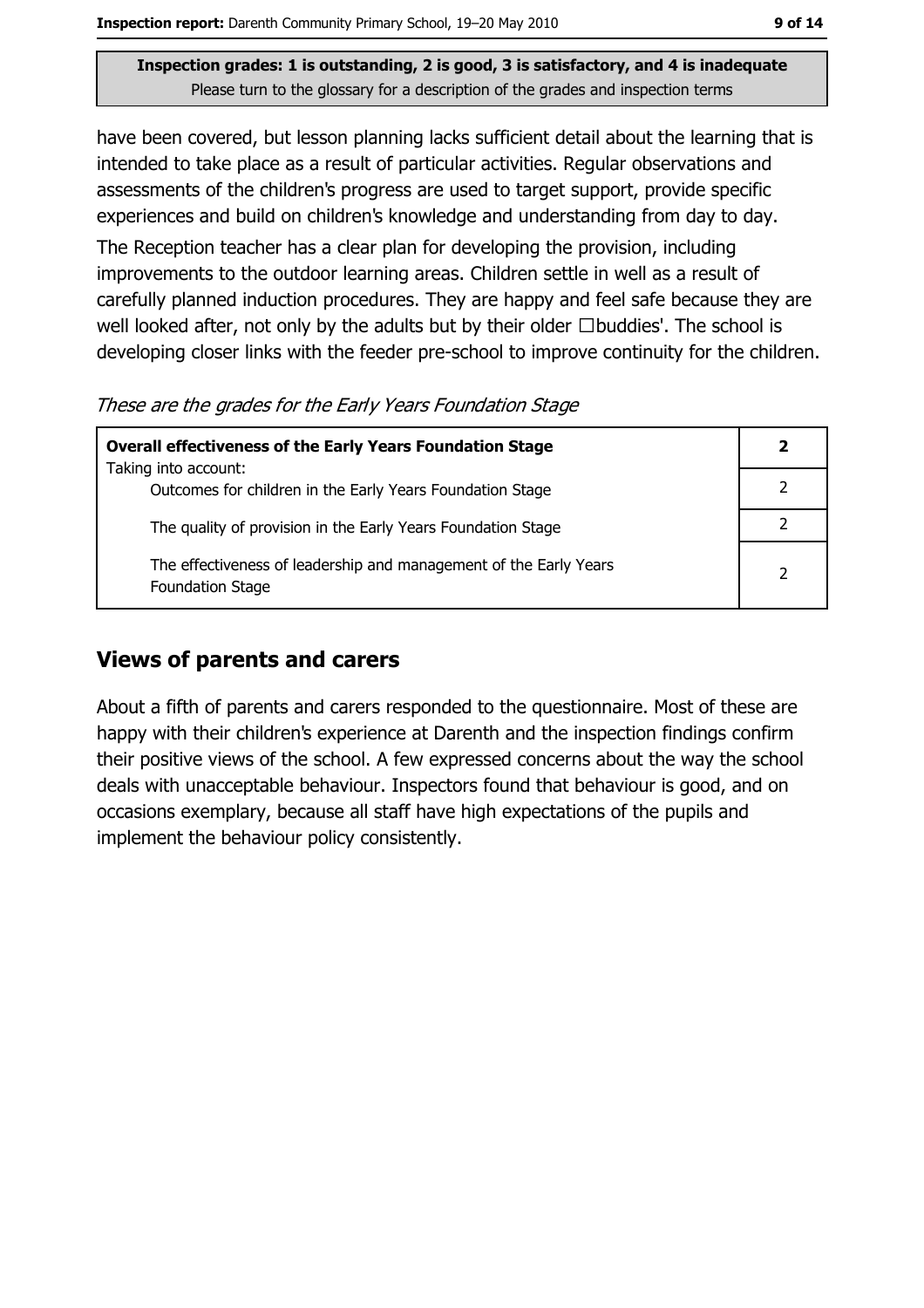#### Responses from parents and carers to Ofsted's questionnaire

Ofsted invited all the registered parents and carers of pupils registered at Darenth Community Primary School to complete a questionnaire about their views of the school.

In the questionnaire, parents and carers were asked to record how strongly they agreed with 13 statements about the school.

The inspection team received 23 completed questionnaires by the end of the on-site inspection. In total, there are 106 pupils registered at the school.

| <b>Statements</b>                                                                                                                                                                                                                                       | <b>Strongly</b><br><b>Agree</b> |               | <b>Agree</b>   |               | <b>Disagree</b> |                | <b>Strongly</b><br>disagree |               |
|---------------------------------------------------------------------------------------------------------------------------------------------------------------------------------------------------------------------------------------------------------|---------------------------------|---------------|----------------|---------------|-----------------|----------------|-----------------------------|---------------|
|                                                                                                                                                                                                                                                         | <b>Total</b>                    | $\frac{0}{0}$ | <b>Total</b>   | $\frac{1}{2}$ | <b>Total</b>    | $\frac{0}{0}$  | <b>Total</b>                | $\frac{1}{2}$ |
| My child enjoys school                                                                                                                                                                                                                                  | 16                              | 70            | 6              | 26            | $\mathbf{1}$    | 4              | $\Omega$                    | 0             |
| The school keeps my child<br>safe                                                                                                                                                                                                                       | 15                              | 65            | 8              | 35            | 0               | 0              | 0                           | 0             |
| The school informs me<br>about my child's progress                                                                                                                                                                                                      | 13                              | 57            | 9              | 39            | $\mathbf{1}$    | 4              | 0                           | $\mathbf 0$   |
| My child is making enough<br>progress at this school                                                                                                                                                                                                    | 11                              | 48            | 11             | 48            | $\mathbf{1}$    | 4              | 0                           | 0             |
| The teaching is good at this<br>school                                                                                                                                                                                                                  | 11                              | 48            | 11             | 48            | $\mathbf{1}$    | 4              | 0                           | 0             |
| The school helps me to<br>support my child's learning                                                                                                                                                                                                   | 8                               | 35            | 14             | 61            | $\mathbf{1}$    | 4              | 0                           | $\mathbf 0$   |
| The school helps my child to<br>have a healthy lifestyle                                                                                                                                                                                                | 14                              | 61            | 8              | 35            | $\mathbf{1}$    | 4              | 0                           | $\mathbf 0$   |
| The school makes sure that<br>my child is well prepared for<br>the future (for example<br>changing year group,<br>changing school, and for<br>children who are finishing<br>school, entering further or<br>higher education, or<br>entering employment) | 11                              | 48            | 9              | 39            | $\mathbf{1}$    | 4              | $\mathbf 0$                 | $\mathbf 0$   |
| The school meets my child's<br>particular needs                                                                                                                                                                                                         | 10                              | 43            | 11             | 48            | $\overline{2}$  | 9              | 0                           | 0             |
| The school deals effectively<br>with unacceptable behaviour                                                                                                                                                                                             | 6                               | 26            | 14             | 61            | 3               | 13             | 0                           | $\mathbf 0$   |
| The school takes account of<br>my suggestions and<br>concerns                                                                                                                                                                                           | 11                              | 48            | 12             | 52            | $\mathbf 0$     | 0              | 0                           | 0             |
| The school is led and<br>managed effectively                                                                                                                                                                                                            | 16                              | 70            | $\overline{7}$ | 30            | $\mathbf 0$     | 0              | $\bf{0}$                    | $\mathbf 0$   |
| Overall, I am happy with my<br>child's experience at this<br>school                                                                                                                                                                                     | 13                              | 57            | 9              | 39            | $\mathbf{1}$    | $\overline{4}$ | $\mathbf 0$                 | $\mathbf 0$   |

The table above summarises the responses that parents and carers made to each statement. The percentages indicate the proportion of parents and carers giving that response out of the total number of completed questionnaires. Where one or more parents and carers chose not to answer a particular question, the percentages will not add up to 100%.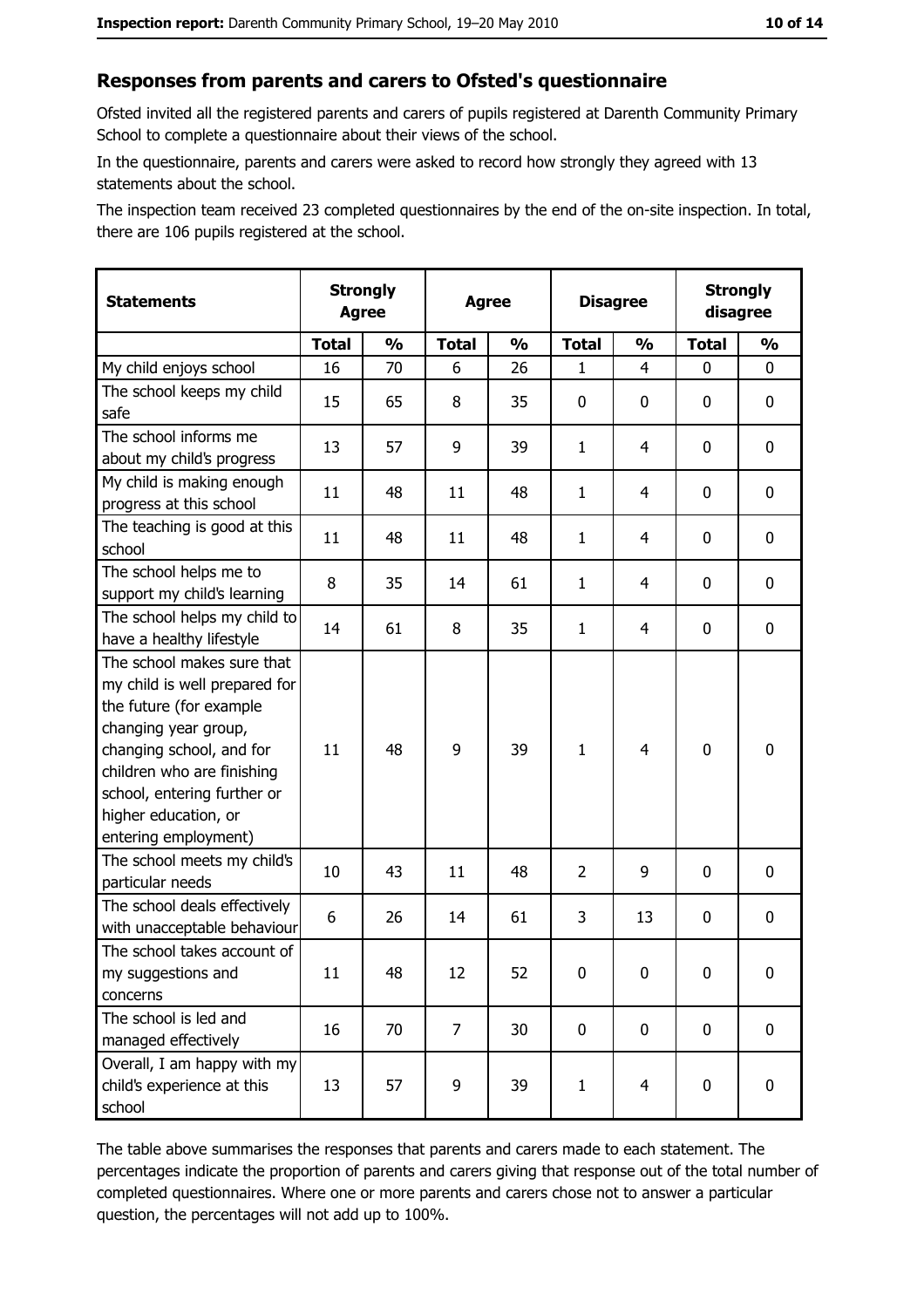## Glossary

| Grade   | <b>Judgement</b> | <b>Description</b>                                                                                                                                                                                                               |
|---------|------------------|----------------------------------------------------------------------------------------------------------------------------------------------------------------------------------------------------------------------------------|
| Grade 1 | Outstanding      | These features are highly effective. An oustanding<br>school provides exceptionally well for its pupils' needs.                                                                                                                  |
| Grade 2 | Good             | These are very positive features of a school. A school<br>that is good is serving its pupils well.                                                                                                                               |
| Grade 3 | Satisfactory     | These features are of reasonable quality. A satisfactory<br>school is providing adequately for its pupils.                                                                                                                       |
| Grade 4 | Inadequate       | These features are not of an acceptable standard. An<br>inadequate school needs to make significant<br>improvement in order to meet the needs of its pupils.<br>Ofsted inspectors will make further visits until it<br>improves. |

## What inspection judgements mean

## **Overall effectiveness of schools**

|                       | Overall effectiveness judgement (percentage of<br>schools) |      |                     |                   |
|-----------------------|------------------------------------------------------------|------|---------------------|-------------------|
| <b>Type of school</b> | <b>Outstanding</b>                                         | Good | <b>Satisfactory</b> | <b>Inadequate</b> |
| Nursery schools       | 51                                                         | 45   | 0                   | 4                 |
| Primary schools       | 6                                                          | 41   | 42                  | 10                |
| Secondary schools     | 8                                                          | 34   | 44                  | 14                |
| Sixth forms           | 10                                                         | 37   | 50                  | 3                 |
| Special schools       | 32                                                         | 38   | 25                  | 5                 |
| Pupil referral units  | 12                                                         | 43   | 31                  | 14                |
| All schools           | 9                                                          | 40   | 40                  | 10                |

New school inspection arrangements were introduced on 1 September 2009. This means that inspectors now make some additional judgements that were not made previously.

The data in the table above is for the period 1 September to 31 December 2009 and is the most recently published data available (see www.ofsted.gov.uk). Please note that the sample of schools inspected during the autumn term 2009 was not representative of all schools nationally, as weaker schools are inspected more frequently than good or outstanding schools.

Percentages are rounded and do not always add exactly to 100. Secondary school figures include those that have sixth forms, and sixth form figures include only the data specifically for sixth form inspection judgements.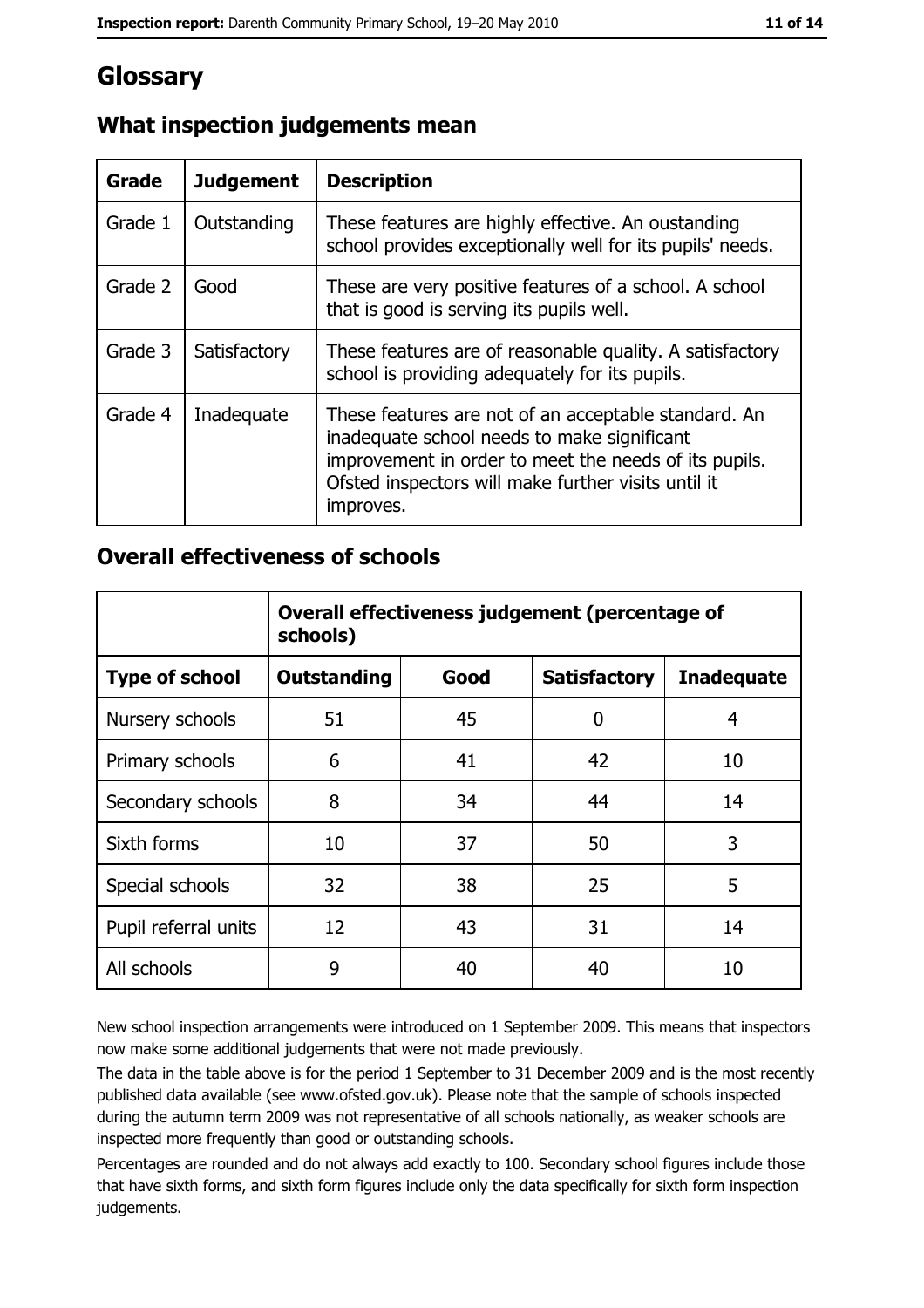# **Common terminology used by inspectors**

| Achievement:                  | the progress and success of a pupil in<br>their learning, development or training.                                                                                                                                                                                                                           |
|-------------------------------|--------------------------------------------------------------------------------------------------------------------------------------------------------------------------------------------------------------------------------------------------------------------------------------------------------------|
| Attainment:                   | the standard of the pupils' work shown by<br>test and examination results and in<br>lessons.                                                                                                                                                                                                                 |
| Capacity to improve:          | the proven ability of the school to<br>continue improving. Inspectors base this<br>judgement on what the school has<br>accomplished so far and on the quality of<br>its systems to maintain improvement.                                                                                                     |
| Leadership and management:    | the contribution of all the staff with<br>responsibilities, not just the headteacher,<br>to identifying priorities, directing and<br>motivating staff and running the school.                                                                                                                                |
| Learning:                     | how well pupils acquire knowledge,<br>develop their understanding, learn and<br>practise skills and are developing their<br>competence as learners.                                                                                                                                                          |
| <b>Overall effectiveness:</b> | inspectors form a judgement on a school's<br>overall effectiveness based on the findings<br>from their inspection of the school. The<br>following judgements, in particular,<br>influence what the overall effectiveness<br>judgement will be.                                                               |
|                               | The school's capacity for sustained<br>improvement.<br>Outcomes for individuals and groups<br>of pupils.<br>The quality of teaching.<br>The extent to which the curriculum<br>meets pupil's needs, including where<br>relevant, through partnerships.<br>The effectiveness of care, guidance<br>and support. |
| Progress:                     | the rate at which pupils are learning in<br>lessons and over longer periods of time. It<br>is often measured by comparing the<br>pupils' attainment at the end of a key<br>stage with their attainment when they<br>started.                                                                                 |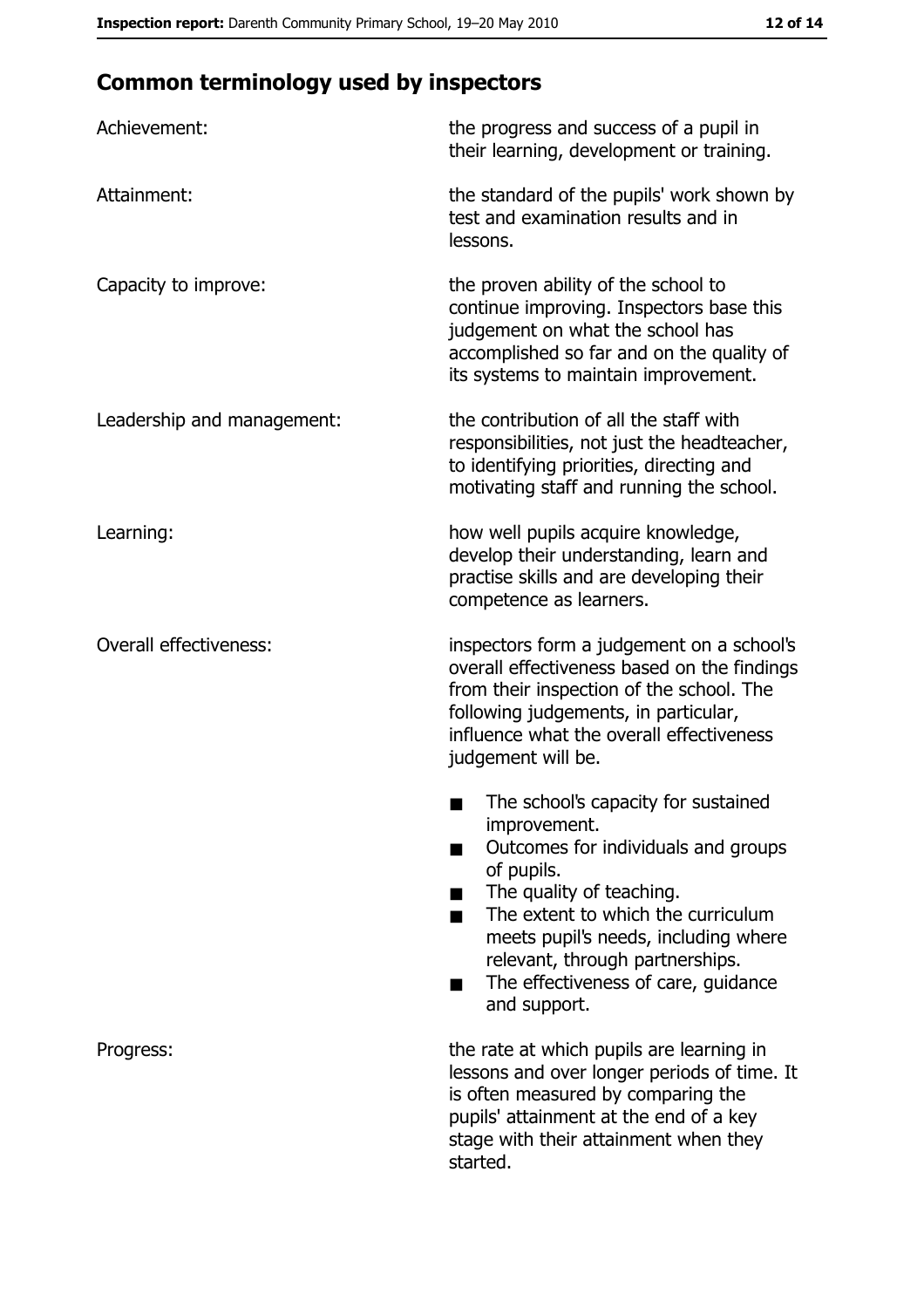This letter is provided for the school, parents and carers to share with their children. It describes Ofsted's main findings from the inspection of their school.



#### 21 May 2010

Dear Pupils

#### Inspection of Darenth Community Primary School, Darenth DA2 8DH

Thank you for being so friendly when we visited your school and for telling us about all the interesting things that you do. We could see how much you enjoyed the  $\Box$  Junk Orchestra' and learning about the birds of prey. Your science challenges looked like fun too! Some of you were rather worried about behaviour, but we were very pleased to see how well you all behave in lessons and around the school. Here are some of the other good things we found out.

- All of the adults take good care of you so that you feel very safe.  $\blacksquare$
- You keep fit and healthy by eating fruit every day and taking part in lots of sport  $\blacksquare$ activities. Well done!
- You have some really exciting activity weeks with lots of visitors who teach you new  $\blacksquare$ and interesting things.
- You enjoy taking responsibility. It was lovely to see some of you older children  $\blacksquare$ looking after the younger ones.
- You make good progress in the Reception class and learn lots of new things.

Some of you have had quite a few different teachers over the last couple of years. Your headteacher and governors have worked hard to find teachers who are all working together to make your school better. This is what we have asked them to do to help your school to improve from being satisfactory to good:

- make sure you all make good progress in your lessons  $\blacksquare$
- help you and your families to make sure you come to school every day  $\blacksquare$
- make sure all the teachers check how well you are doing in different subjects so  $\blacksquare$ they can improve lessons even more
- help you to find out more about the different cultures in our country and around the  $\blacksquare$ world.

You can help by coming to school every day so you don't miss out on important learning. We would like to wish you every success in the future,

Yours sincerely

Carole Skinner

Lead inspector